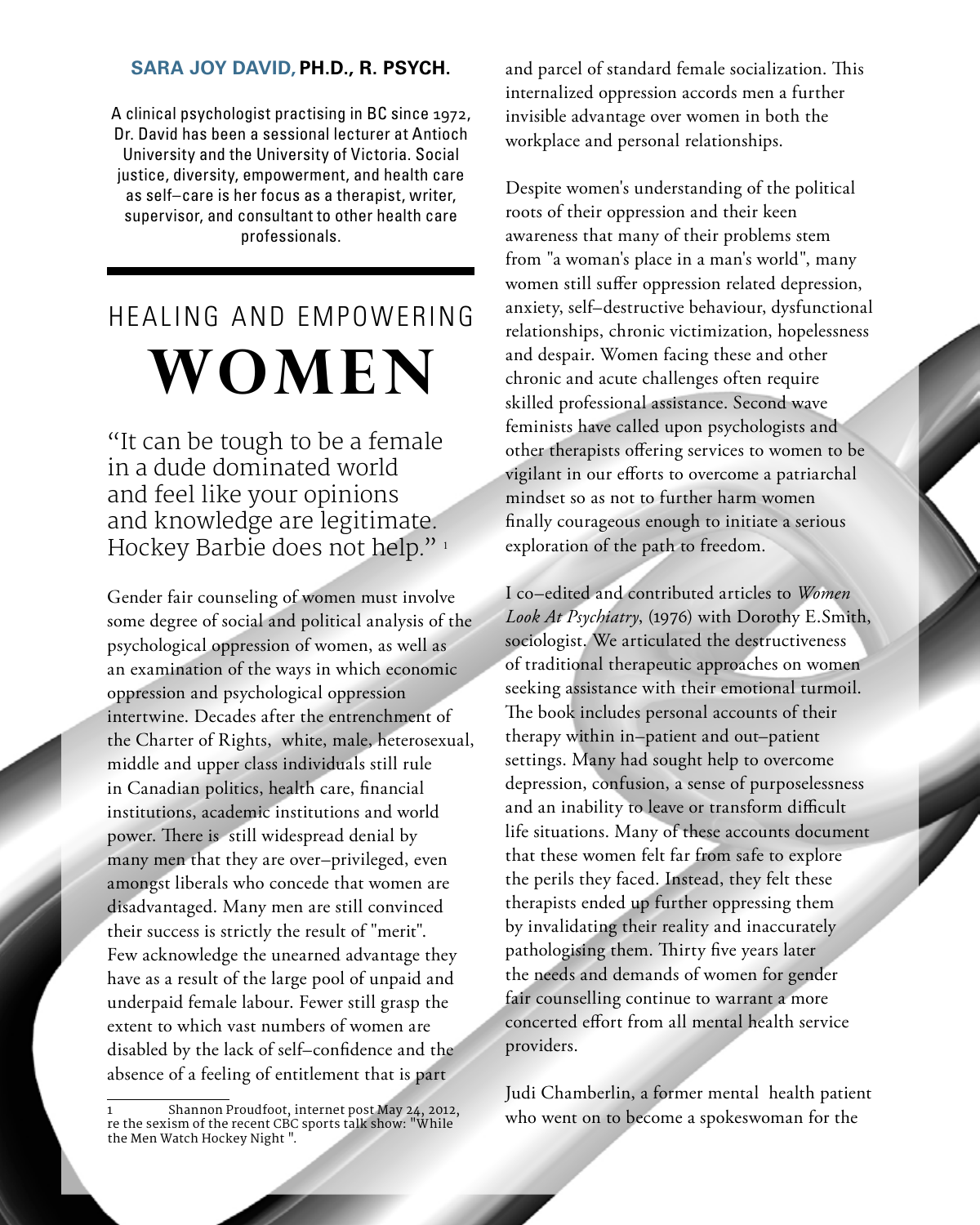Mental Patients Liberation Movement, wrote a moving account of the double oppression experienced by women patients both as women and as mental patients. She reports being punished: "for questioning, for wondering, for trying to figure out who I was and what I should do and what it all meant." She concludes correctly: "Every time I let an 'expert' speak for me, I betray myself."<sup>2</sup>

Barbara Findlay, a B.C. lawyer and a former mental health patient who has gone on to receive a Q.C. as well as recognition for her professional contribution to overcoming racism, sexism, and homophobia movingly articulates her experiences as a young woman. She describes the humiliation, further suffering, and agony that drove her to feel suicidal as a result of the treatment she experienced at the hands of the two therapists she consulted. Legions of women echo similar experiences: that therapists they turned to for help, instead seemed to cause them 'further harm' when they were already desperate and vulnerable. Economic hard times, reduced funding for women's shelters and cuts to mental health programs have increased the need for both improved service and advocacy on behalf of all women; especially for the multiply oppressed (visible minorities, lesbians, the disabled, and the impoverished).

In addition to the womens' accounts within *Women Look At Psychiatry* there are other more recent writings that illustrate the needless suffering of female mental health patients. For example, in her book, *The Jagged Years of Ruthie J* (2010) Ruth Simkin reveals that even the more wealthy and privileged women whose families are able to afford treatment at expensive, private and prestigious treatment centres routinely suffer life long damage at the hands of sexist, often mysogynist psychiatrists.

Since *Women Look At Psychiatry* was published, I have continued to work with individuals seeking to overcome gender conditioning so as to change themselves, their lives, and the world in which they live. Together with other psychologists<sup>3</sup> and clients open to challenging mainstream mental health intervention I have developed new paradigms, vocabularies, images and methods for knowing the world and oneself so as to facilitate radical transformation in self, relationships, work, and community service.

It is always preferable for women clients to receive counselling from a female therapist who has transformed much of her own internalized oppression. That said, a male therapist who has transformed his gender conditioning and who is a true ally in empowering the oppressed is a better resource than a female therapist with a patriarchal mindset.

In working with women it is imperative that all therapists compensate for the socialized tendency of women to give up their authority to men in general and to any individuals who have credentials or expertise. For most clients, the reclaiming of their own authority is a central task in the therapeutic process but this is especially so for female clients.

When introducing the topic of the psychological oppression of women, the female therapist would do well to speak of women as "we" rather than as "they" so as not to collude with the tendency of the wounded woman to separate herself from her healed sisters. Thoughtful and selective selfdisclosure about their own gender conditioning and journey to integrating "masculine" and "feminine"can be a very useful technique but caution is necessary so that boundary blurring does not occur in the process.

I have found that the most effective form of intervention is a multi–faceted approach that

<sup>3</sup> Jean Baker Miller, Laura Brown,Hogie Wycoff, Carol Gilligan, Bonnie Burstow to name but a few.